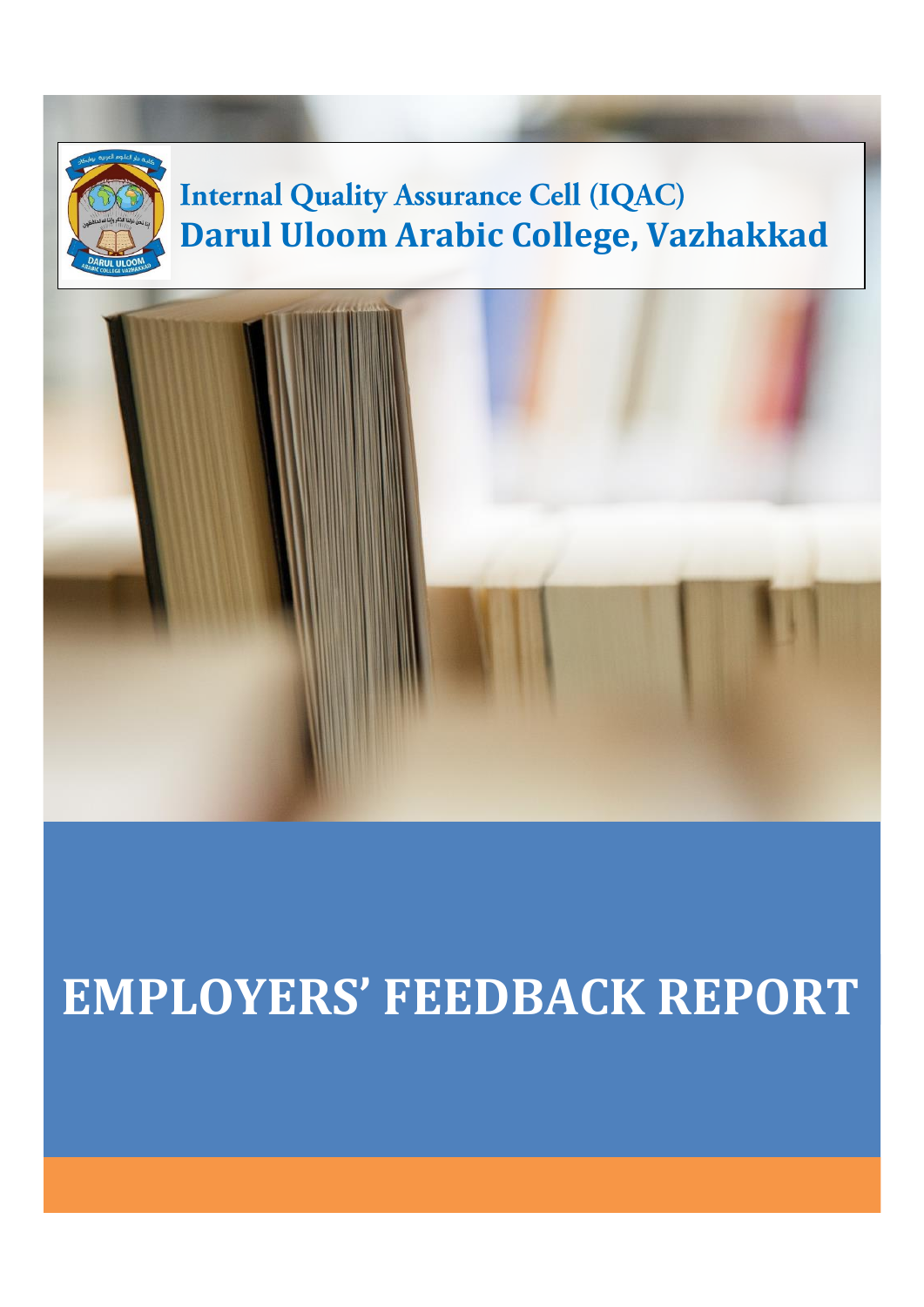# **Analysis of Employers' Feedback on Curriculum**

Curriculum design and its effective implementation are the key factor in quality policy of an higher education institution. Curriculum is dynamic product which needs regular revision to ensure its relevance to students and industry. Employer feedback is the most important determinant of the success of any educational institution.

### **About the survey**

The Internal Quality Assurance Cell of the College used to collect and analyse feedbacks from different stakeholders on various matters relating to academics and administration of the college. Curriculum feedback is a major part of such exercise. The College collects this feedback from employers directly by circulating the Feedback forms. A well designed and structured questionnaire has been used to collect the response of teachers.

We have framed 11 statements which essentially capture the various aspects of curriculum design and implementation. Five point scales (5-Strongly Agree, 4-Agree, 3- Neutral, 2-Disagree, 1-Strongly disagree) were used to assess respondents rating on various curriculum aspects. The results were further analysed using tables, percentages, and diagrams.

The model of questionnaire, collected data and the findings are given below;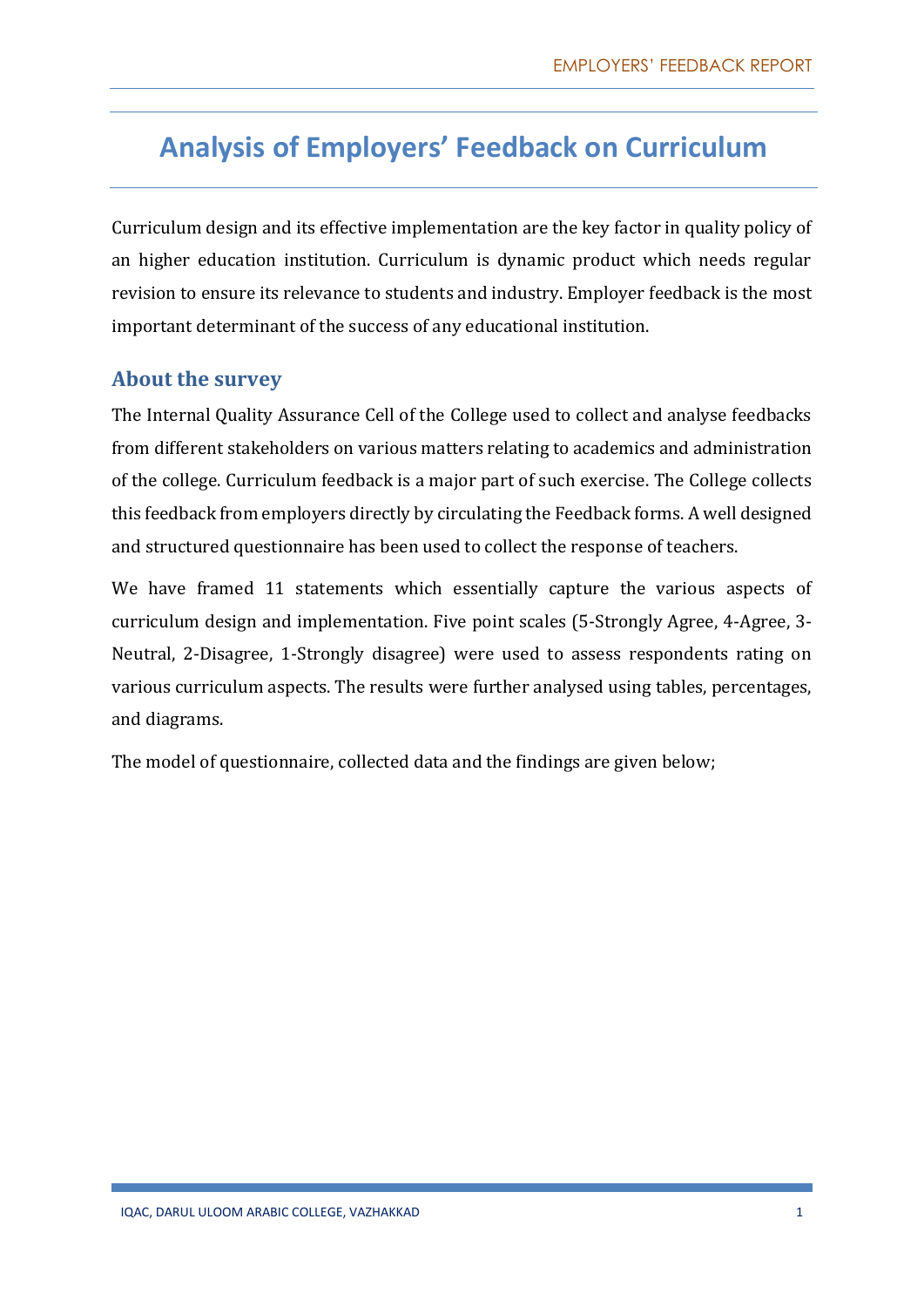# **Model of questionnaire:**

# **Internal Quality Assurance Cell (IQAC)** DARUL ULOOM ARABIC COLLEGE, VAZHAKKAD

PO Vazhakkad, Malappuram Dist., Kerala, 673640

# Questionnaires for Feedback from Emplover on Curriculum

#### Name:

#### **Position:**

Year:

#### **Institutions/Organisations:**

Many graduates of our College are already working in your organisation. We shall very much appreciate and be grateful to you if you can spare some of your valuable time to fill up this feedback form on the programme which he completed from this college. It will help us to improve the Institute further and give you better employees in future.

Directions: For each item please indicate your level of satisfaction with the following statement by choosing between 1 and 5.

|                       | 5.00                                                                      | 4.00                                                                                | 3.00                                          |  | 2.00         |   |                   | 1.00 |   |
|-----------------------|---------------------------------------------------------------------------|-------------------------------------------------------------------------------------|-----------------------------------------------|--|--------------|---|-------------------|------|---|
|                       | A                                                                         | B                                                                                   | $\mathbf C$                                   |  | D            |   |                   | E    |   |
|                       | <b>Strongly agree</b>                                                     | Agree                                                                               | <b>Neutral</b>                                |  | Disagree     |   | Strongly disagree |      |   |
| SI.<br>N <sub>0</sub> |                                                                           | <b>Parameters</b>                                                                   |                                               |  | $\mathbf{A}$ | B | $\mathbf C$       | D    | E |
| $\mathbf{1}$          |                                                                           | The programme is more practical in solving<br>issues related to his/her work/domain |                                               |  |              |   |                   |      |   |
| $\overline{2}$        | communication skill                                                       | The programme provides effective                                                    |                                               |  |              |   |                   |      |   |
| 3                     | Awareness on the recent developments in the field<br>provided             |                                                                                     |                                               |  |              |   |                   |      |   |
| $\overline{4}$        |                                                                           | The curriculum is relevant for employability                                        |                                               |  |              |   |                   |      |   |
| 5                     | his/her work                                                              | His/her actions are found to be more ethical in                                     |                                               |  |              |   |                   |      |   |
| 6                     |                                                                           |                                                                                     | Open to new ideas and learning new techniques |  |              |   |                   |      |   |
| $\overline{7}$        |                                                                           | Curriculum makes the student competent                                              |                                               |  |              |   |                   |      |   |
| 8                     | Curriculum is effective in developing<br>innovative and creative thinking |                                                                                     |                                               |  |              |   |                   |      |   |
| 9                     |                                                                           | Curriculum is need based                                                            |                                               |  |              |   |                   |      |   |
| 10                    | Suggestions, if any:                                                      |                                                                                     |                                               |  |              |   |                   |      |   |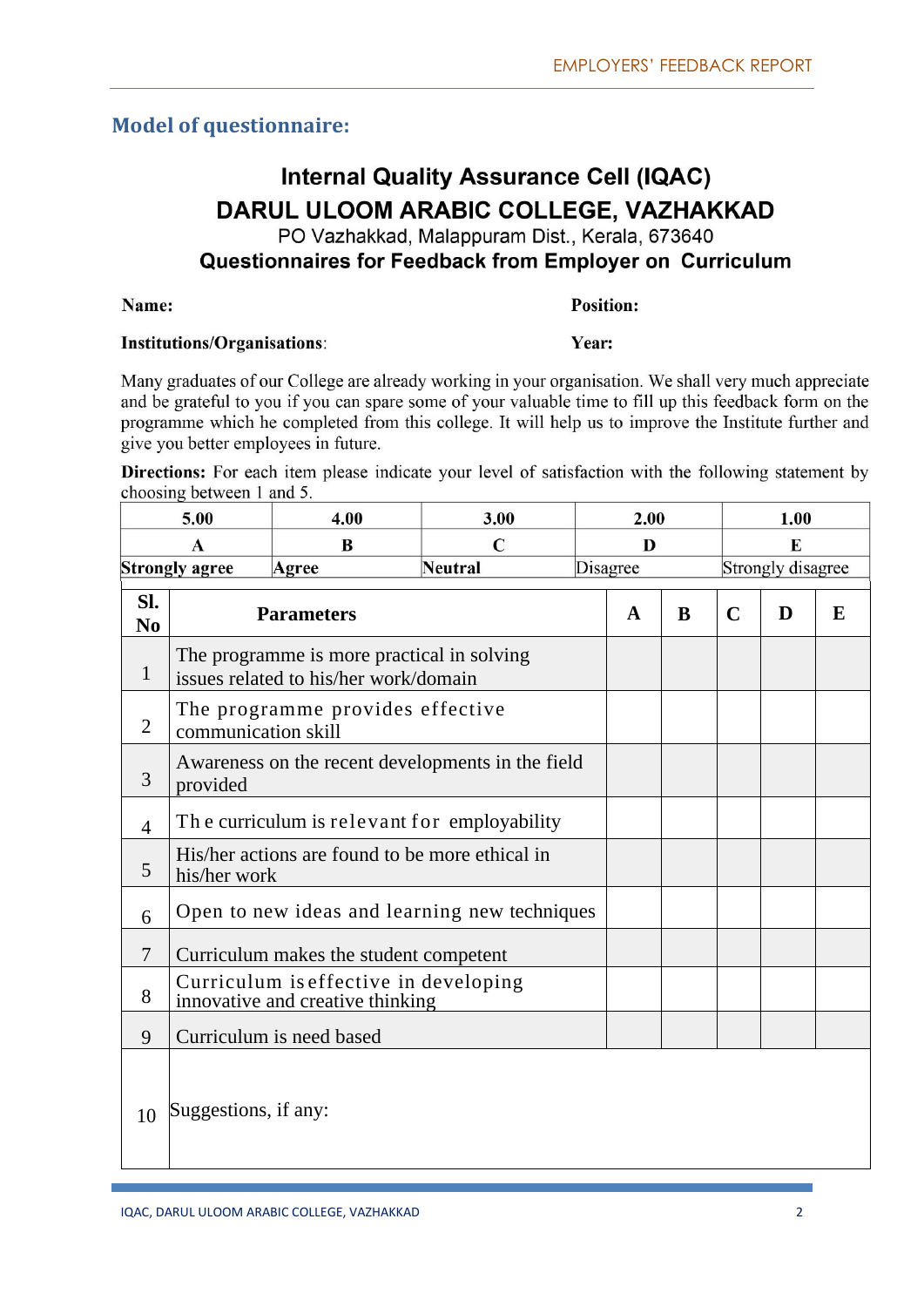|                | DARUL ULOOM ARABIC COLLEGE, VAZHAKKAD                                         |             |                |                |                |                  |                      |            |            |                      |  |  |
|----------------|-------------------------------------------------------------------------------|-------------|----------------|----------------|----------------|------------------|----------------------|------------|------------|----------------------|--|--|
|                | EMPLOYERS' FEEDBACK ON CURRICCULUM                                            |             |                |                |                |                  |                      |            |            |                      |  |  |
|                |                                                                               |             | $\mathbf A$    | B              | $\mathbf C$    | D                | E                    |            |            |                      |  |  |
| <b>SI. No</b>  | <b>Parameters</b>                                                             |             | Strongly agree | Agree          | Neutral        | Disagree         | Strongly<br>disagree | Mean Score | Percentage | Stakeholder<br>No.of |  |  |
| $\mathbf{1}$   | The programme is<br>more practical in<br>solving issues related<br>to his/her | $\mathbf N$ | 5              | 8              | $\overline{4}$ | $\overline{2}$   | $\overline{0}$       | 3.84       | 76.84      | 19                   |  |  |
|                | work/domain                                                                   | $\%$        | 26.32          | 42.11          | 21.05          | 10.53            | $\overline{0}$       |            |            |                      |  |  |
| $\overline{2}$ | The programme<br>provides effective                                           | $\mathbf N$ | 5              | $\overline{7}$ | 5              | $\overline{2}$   | $\overline{0}$       | 3.79       | 75.79      | 19                   |  |  |
|                | communication skill                                                           | $\%$        | 26.32          | 36.84          | 26.32          | 10.53            | $\overline{0}$       |            |            |                      |  |  |
| 3              | Awareness on the<br>recent developments                                       | N           | 8              | 6              | $\overline{4}$ | $\mathbf{1}$     | $\boldsymbol{0}$     | 4.11       | 82.11      | 19                   |  |  |
|                | in the field provided                                                         | $\%$        | 42.11          | 31.58          | 21.05          | 5.26             | $\overline{0}$       |            |            |                      |  |  |
| $\overline{4}$ | The curriculum is<br>relevant for                                             | N           | 6              | 6              | 5              | $\overline{2}$   | $\overline{0}$       | 3.84       | 76.84      | 19                   |  |  |
|                | employability                                                                 | %           | 31.58          | 31.58          | 26.32          | 10.53            | $\overline{0}$       |            |            |                      |  |  |
|                | His/her actions are<br>found to be more                                       | $\mathbf N$ | 11             | $\overline{7}$ | $\mathbf{1}$   | $\boldsymbol{0}$ | $\overline{0}$       |            |            |                      |  |  |
| 5              | ethical in his/her<br>work                                                    | $\%$        | 57.89          | 36.84          | 5.26           | 0.00             | $\overline{0}$       | 4.53       | 90.53      | 19                   |  |  |
| 6              | Open to new ideas<br>and learning new                                         | $\mathbf N$ | 6              | $\overline{7}$ | 5              | $\mathbf{1}$     | $\overline{0}$       | 3.95       | 78.95      | 19                   |  |  |
|                | techniques                                                                    | %           | 31.58          | 36.84          | 26.32          | 5.26             | $\boldsymbol{0}$     |            |            |                      |  |  |
| $\overline{7}$ | Curriculum makes<br>the student                                               | ${\bf N}$   | 8              | 6              | 3              | $\overline{2}$   | $\boldsymbol{0}$     | 4.05       | 81.05      | 19                   |  |  |
|                | competent                                                                     | %           | 42.11          | 31.58          | 15.79          | 10.53            | $\overline{0}$       |            |            |                      |  |  |
| 8              | Curriculum is<br>effective in<br>developing                                   | $\mathbf N$ | $\overline{7}$ | $\tau$         | $\overline{4}$ | $\mathbf{1}$     | $\boldsymbol{0}$     | 4.05       | 81.05      | 19                   |  |  |
|                | innovative and<br>creative thinking                                           | $\%$        | 36.84          | 36.84          | 21.05          | 5.26             | 0.00                 |            |            |                      |  |  |
| 9              | Curriculum is need                                                            | ${\bf N}$   | 9              | 6              | $\overline{4}$ | $\boldsymbol{0}$ | $\boldsymbol{0}$     | 4.26       | 85.26      | 19                   |  |  |
|                | based                                                                         | %           | 47.37          | 31.58          | 21.05          | 0.00             | 0.00                 |            |            |                      |  |  |

# **Analysis of Teachers' feedback on Curriculum**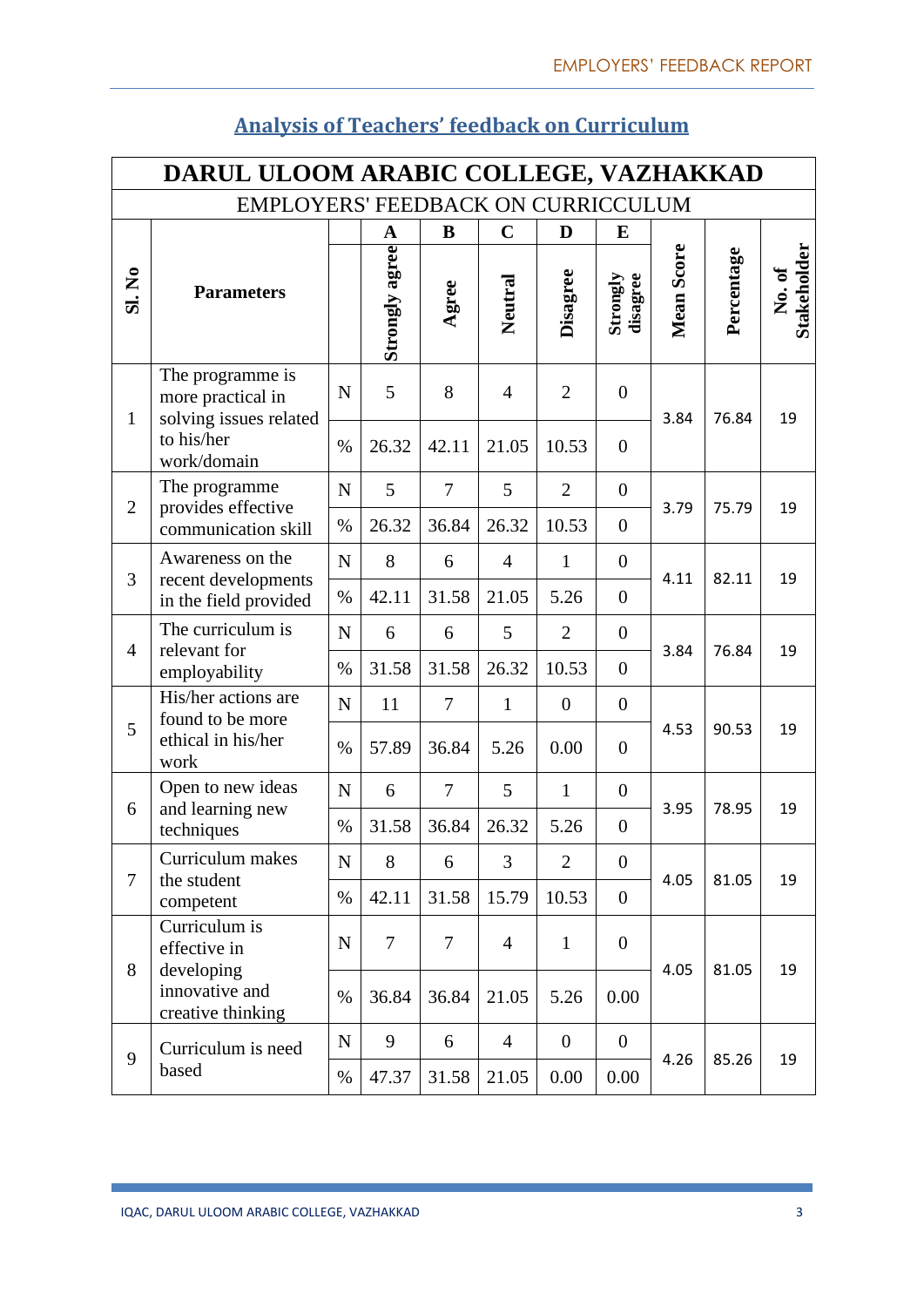

## **Overview of feedback**

#### **Interpretation:**

The mean score of all nine statements under consideration for the employers' feedback was 4.05 out of 5, that is an overall acceptance of 80.94% by the respondents. More ethical in one's work and career was the most attractive factor for employers which gained a mean score of 4.53. And most of the employers have the opinion that the curriculum is need based which earned a mean score of 4.26. Most of the employers also observed that the curriculum gives awareness on latest updates in the field which scored 4.11. Some of them also have good opinion about the effectiveness in developing innovative and creative thinking and makes a competent student, earned a mean score of 4.05. The least satisfying factor under curriculum as far as the employers were concerned was the extent to which the programme provides effective communication skill, but it earned mean score of 3.79, that is 75.79 percentage of the mean score. The IQAC decided to take actions to improve these factors.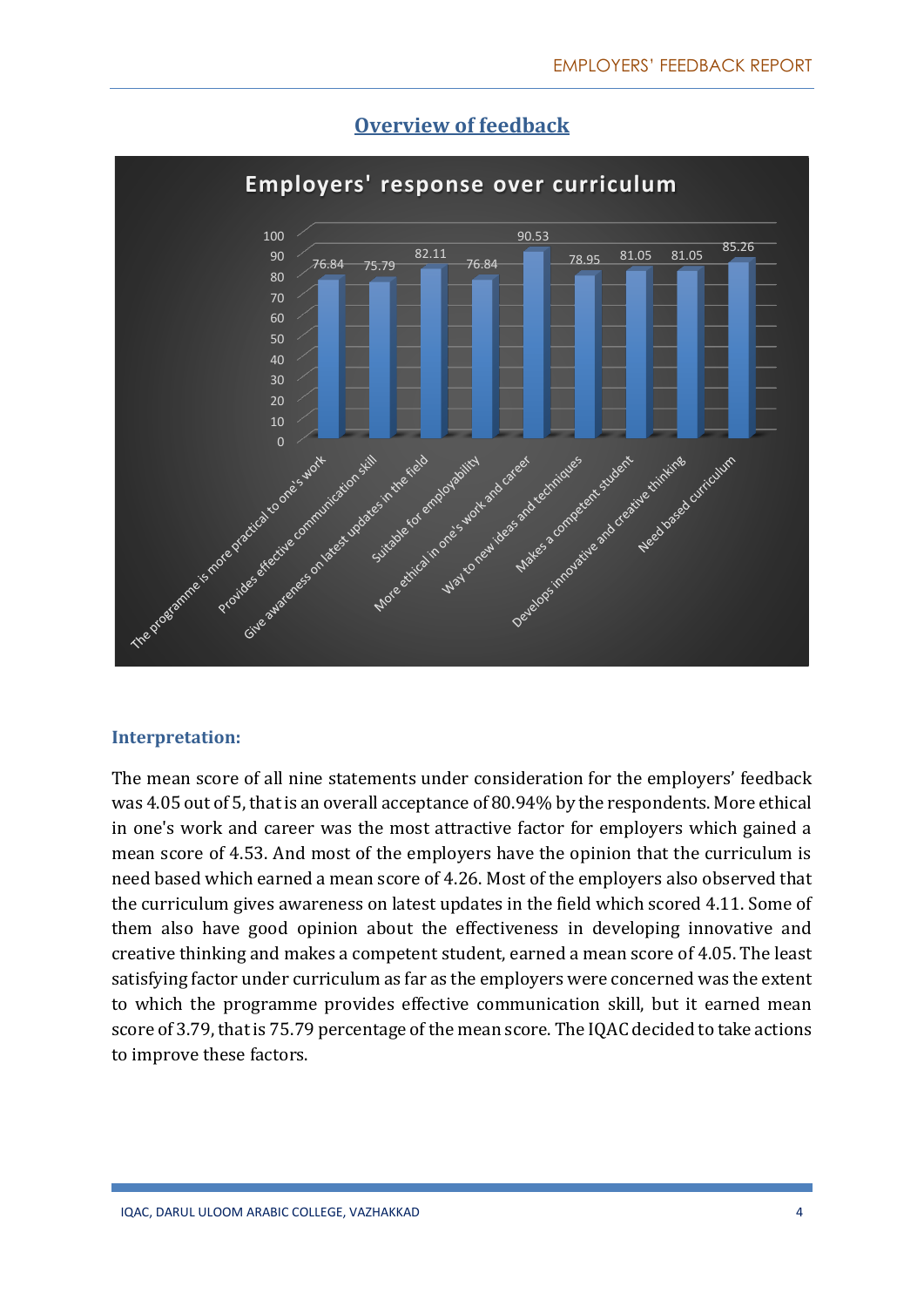# **Factor wise Analysis of employers' feedback on Curriculum**

|                           | <b>Strongly</b><br>Agree | Agree | <b>Neutral</b> | <b>Disagree</b> | <b>Strongly</b><br><b>Disagree</b> |
|---------------------------|--------------------------|-------|----------------|-----------------|------------------------------------|
| Level of Satisfaction (%) | 26.32                    | 42.11 | 21.05          | 10.53           |                                    |





#### **1.2: Provides effective communication skill**

|                           | <b>Strongly</b><br>Agree | Agree | <b>Neutral</b> | <b>Disagree</b> | <b>Strongly</b><br><b>Disagree</b> |
|---------------------------|--------------------------|-------|----------------|-----------------|------------------------------------|
| Level of Satisfaction (%) | 26.32                    | 36.84 | 26.32          | 10.53           |                                    |

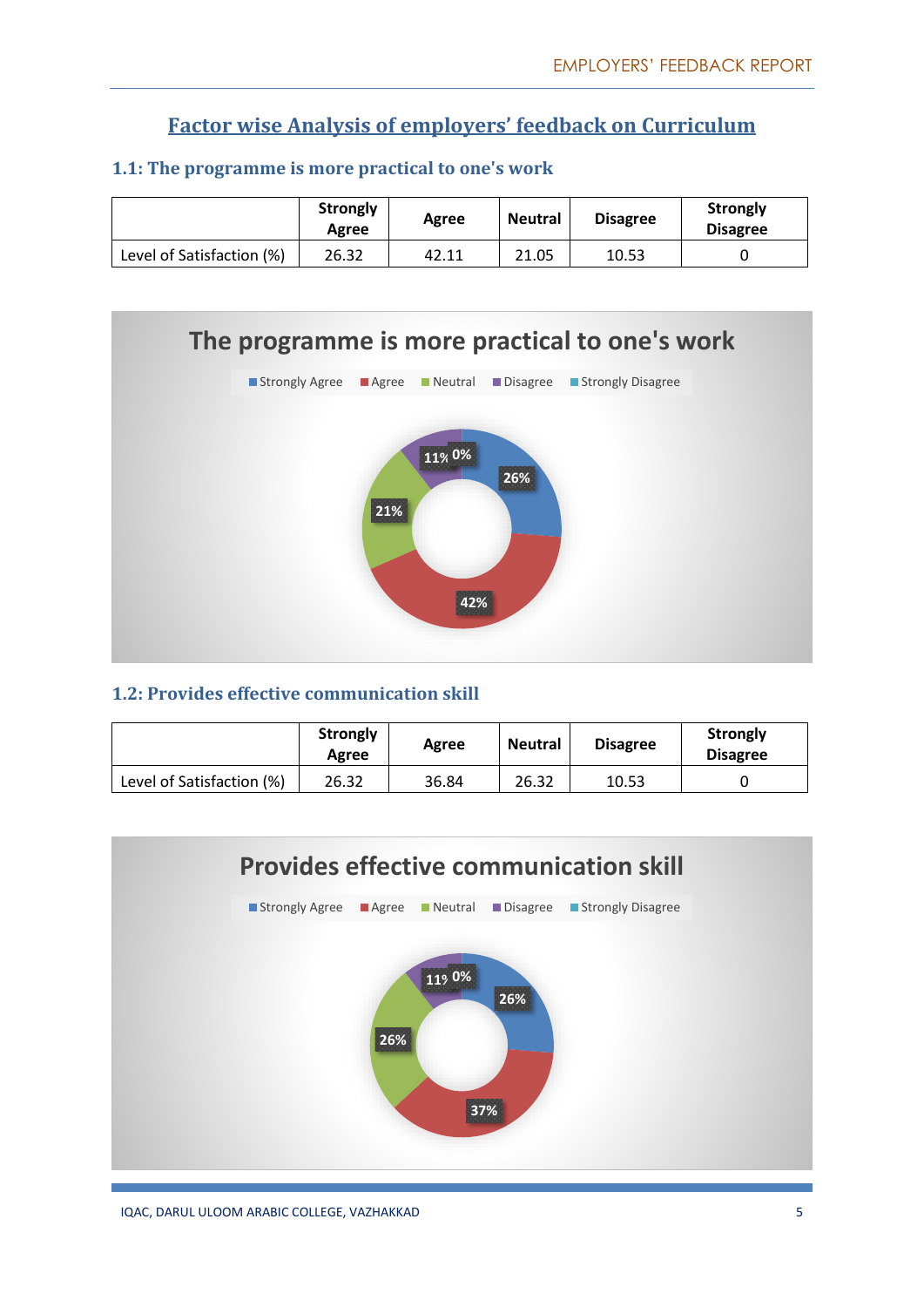|                           | <b>Strongly</b><br>Agree | Agree | <b>Neutral</b> | <b>Disagree</b> | <b>Strongly</b><br><b>Disagree</b> |
|---------------------------|--------------------------|-------|----------------|-----------------|------------------------------------|
| Level of Satisfaction (%) | 42.11                    | 31.58 | 21.05          | 5.26            |                                    |





#### **1.4: Suitable for employability**

|                           | <b>Strongly</b><br>Agree | Agree | <b>Neutral</b> | <b>Disagree</b> | <b>Strongly</b><br><b>Disagree</b> |
|---------------------------|--------------------------|-------|----------------|-----------------|------------------------------------|
| Level of Satisfaction (%) | 31.58                    | 31.58 | 26.32          | 10.53           |                                    |

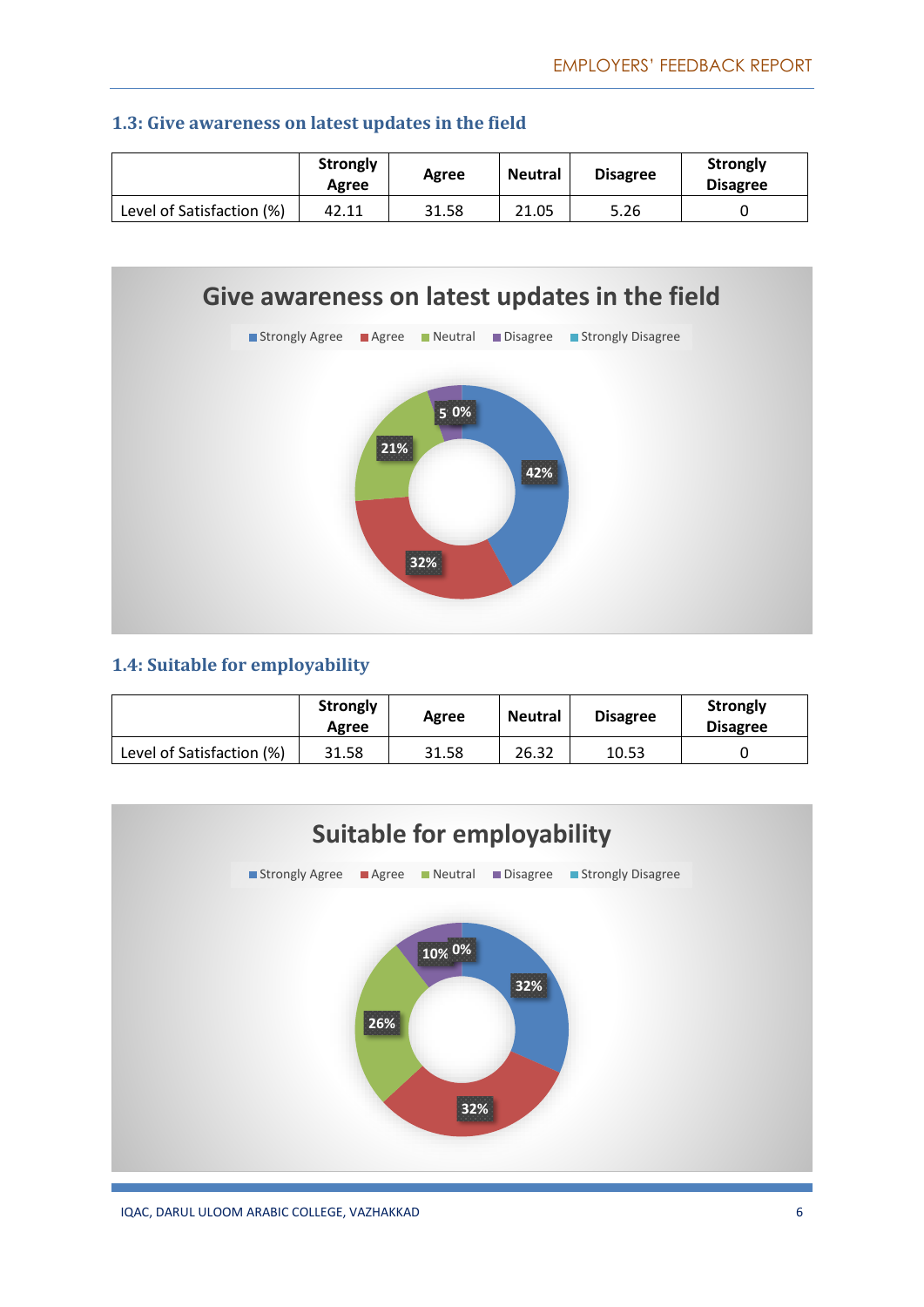# **1.5: More ethical in one's work and career**

|                           | <b>Strongly</b><br>Agree | Agree | <b>Neutral</b> | <b>Disagree</b> | <b>Strongly</b><br><b>Disagree</b> |
|---------------------------|--------------------------|-------|----------------|-----------------|------------------------------------|
| Level of Satisfaction (%) | 57.89                    | 36.84 | 5.26           | 0.00            |                                    |



# **1.6: Way to new ideas and techniques**

|                           | <b>Strongly</b><br>Agree | Agree | <b>Neutral</b> | <b>Disagree</b> | <b>Strongly</b><br><b>Disagree</b> |
|---------------------------|--------------------------|-------|----------------|-----------------|------------------------------------|
| Level of Satisfaction (%) | 31.58                    | 36.84 | 26.32          | 5.26            |                                    |

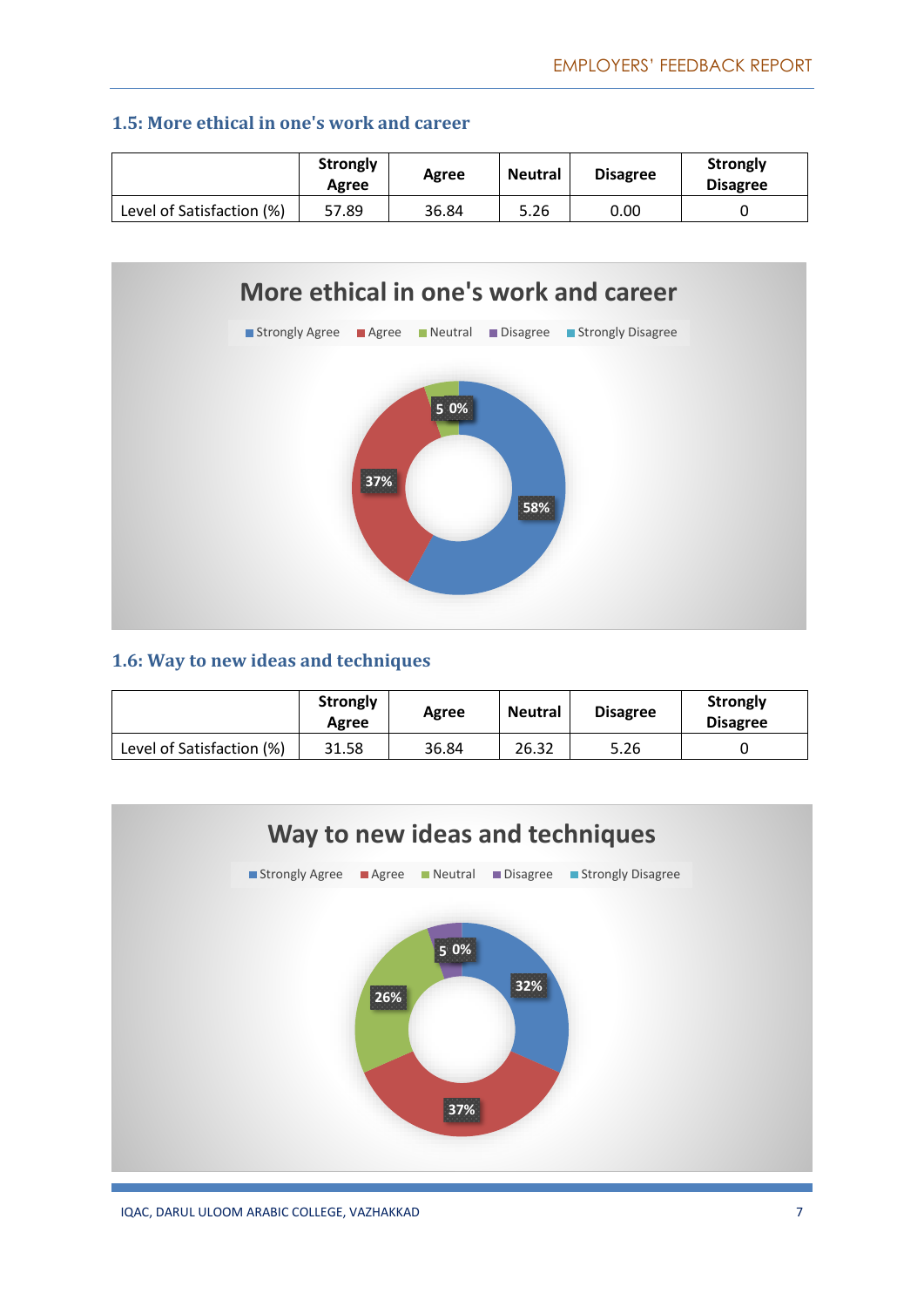#### **1.7: Makes a competent student**

|                           | <b>Strongly</b><br>Agree | Agree | <b>Neutral</b> | <b>Disagree</b> | <b>Strongly</b><br><b>Disagree</b> |
|---------------------------|--------------------------|-------|----------------|-----------------|------------------------------------|
| Level of Satisfaction (%) | 42.11                    | 31.58 | 15.79          | 10.53           |                                    |



## **1.8: Develops innovative and creative thinking**

|                           | <b>Strongly</b><br>Agree | Agree | <b>Neutral</b> | <b>Disagree</b> | <b>Strongly</b><br><b>Disagree</b> |
|---------------------------|--------------------------|-------|----------------|-----------------|------------------------------------|
| Level of Satisfaction (%) | 36.84                    | 36.84 | 21.05          | 5.26            |                                    |